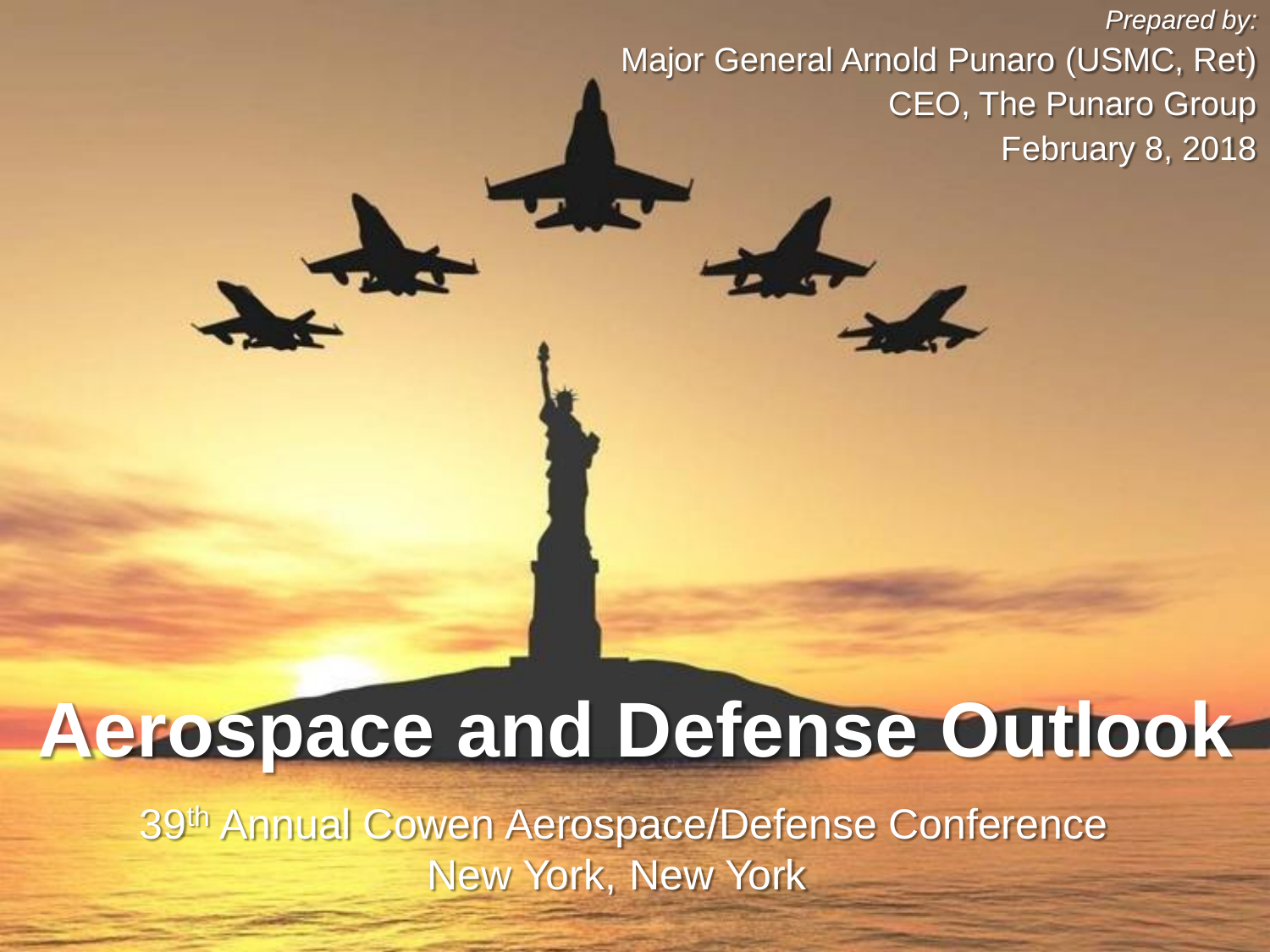# **What Defense Strategy Means**



- The focus is shifting from irregular, low-intensity conflict to more conventional "Big Power" conflict with China, Russia
- There are some smaller power and regional concerns: North Korea, Iran
- There is a wide-spread consensus that American technological advantage has greatly eroded if not disappeared in some areas
- There is a new focus on new domains of potential conflict:
	- Cyber
	- Space
	- Artificial Intelligence (AI)
	- Biological
- There is a parallel consensus that current processes and procedures have grown too:
	- Cumbersome
	- Risk averse
	- Time consuming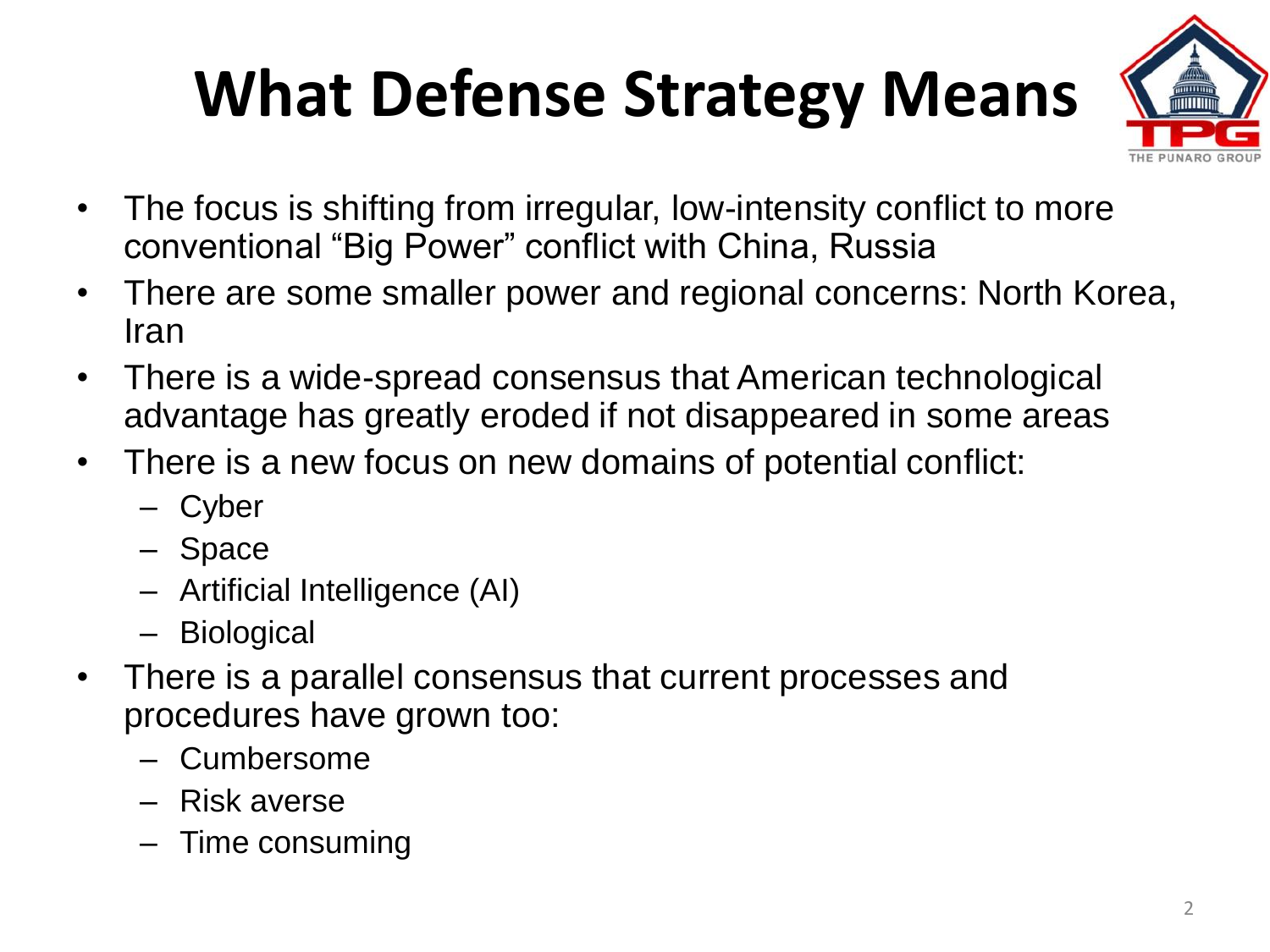## **Some Key Areas That Matter**



- Re-capitalization of the nuclear triad with focus on:
	- Columbia-class submarine (Ohio replacement)
	- Upgrade of the nuclear command and control system
- A larger Naval fleet to execute an Indo-Pacific strategy
- An Air Force with range and payload for Indo-Pacific
- A more modern Army to deal with more lethal conventional and nonconventional threats
- Aggressive development and accelerated investments in:
	- Autonomous systems
	- Artificial Intelligence
	- Missile defense and space protection
	- Hypersonics
	- Advanced computing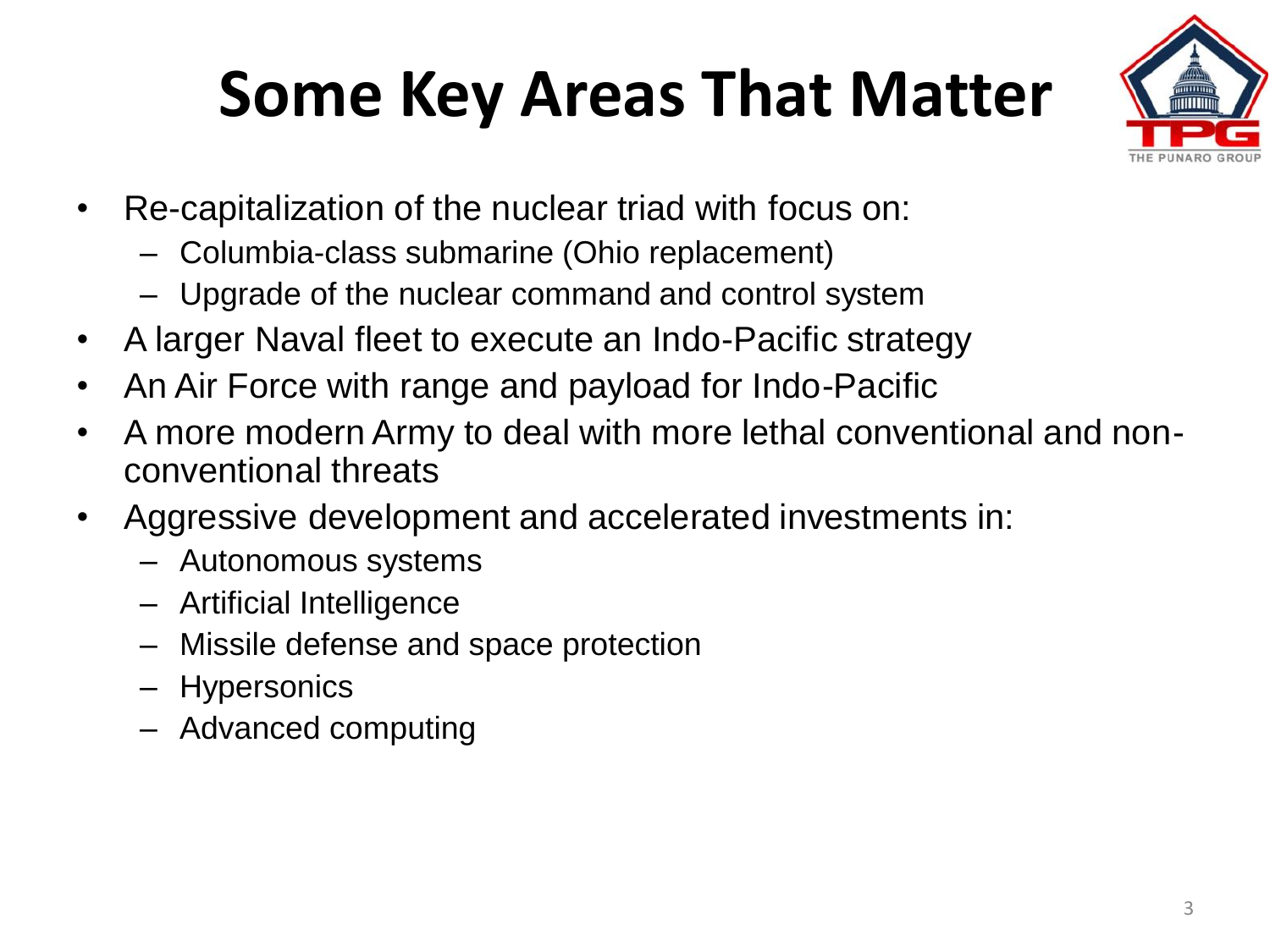#### **Army may be a Leading Indicator**



- Established a new Futures and Modernization Command (FMC):
	- Combining more closely requirements and acquisition
	- Establishing Cross Functional Teams (CFT)
- Army modernization priorities (the "Big Six"):
	- Long-range precision fires
	- A next-generation combat vehicle
	- New helicopters and vertical lift
	- A robust communications network
	- Enhanced missile defenses
	- Enhanced soldier systems and soldier lethality
- The Army is moving at least \$1 billion into S&T, 2019-2022
- Army may be decreasing the value of force structure (capacity) in favor of modernization (capability)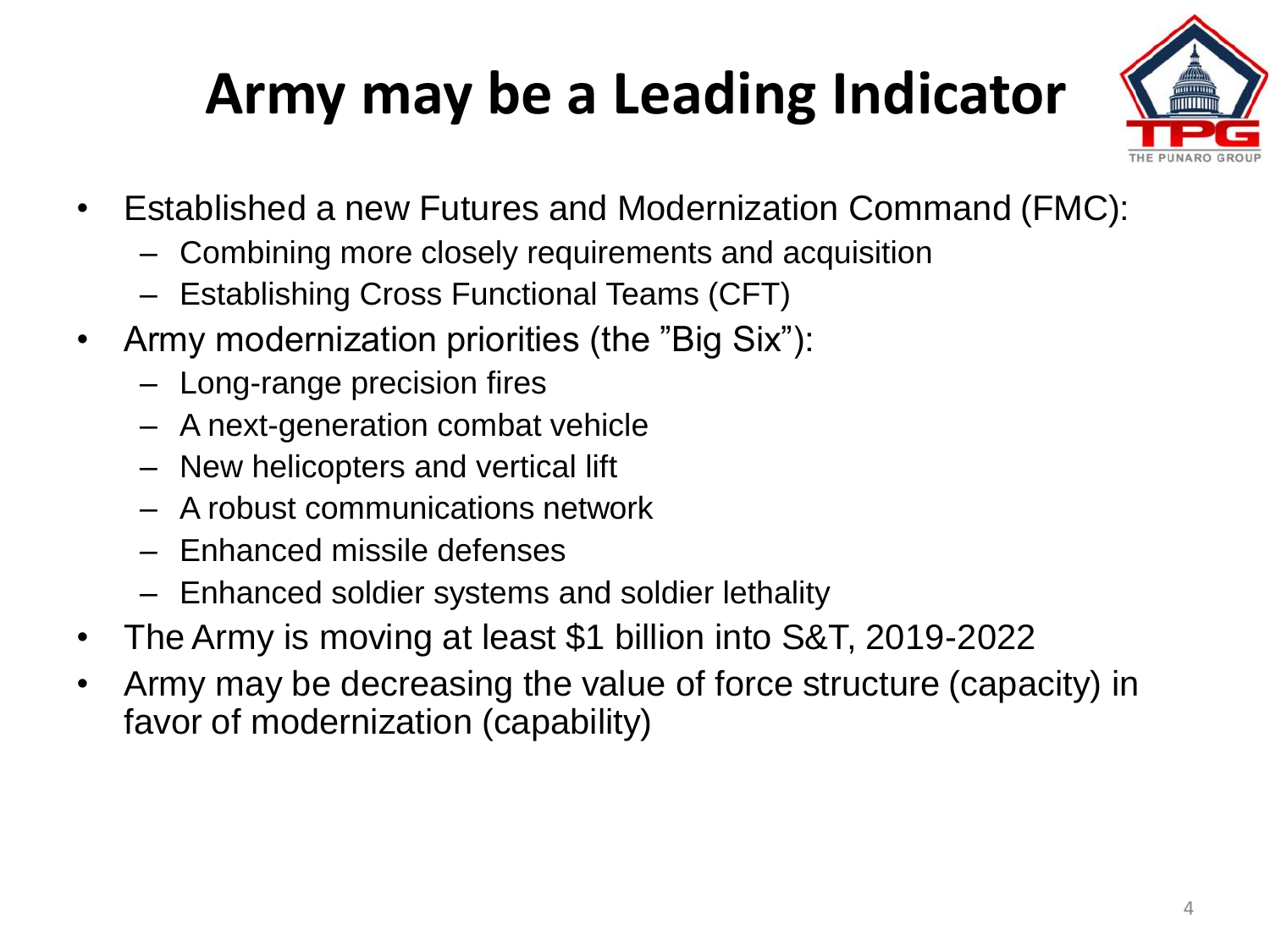# **Some Major Take-Aways**



- The focus has returned to big power conventional competition: China and Russia
- Organizational and procedural changes are in the wind:
	- USD (R&E)
	- Emphasis on prototyping
	- Emphasis on S&T (a former SecDef William Perry priority)
	- Seeking to assume more risk
	- Prepare requirements with:
		- Less restrictive detail
		- Better informed by the state of technology
		- With a focus on future upgrades
		- With a recognition of sustainability
		- With consideration of exportability
- But budget issues and headwinds remain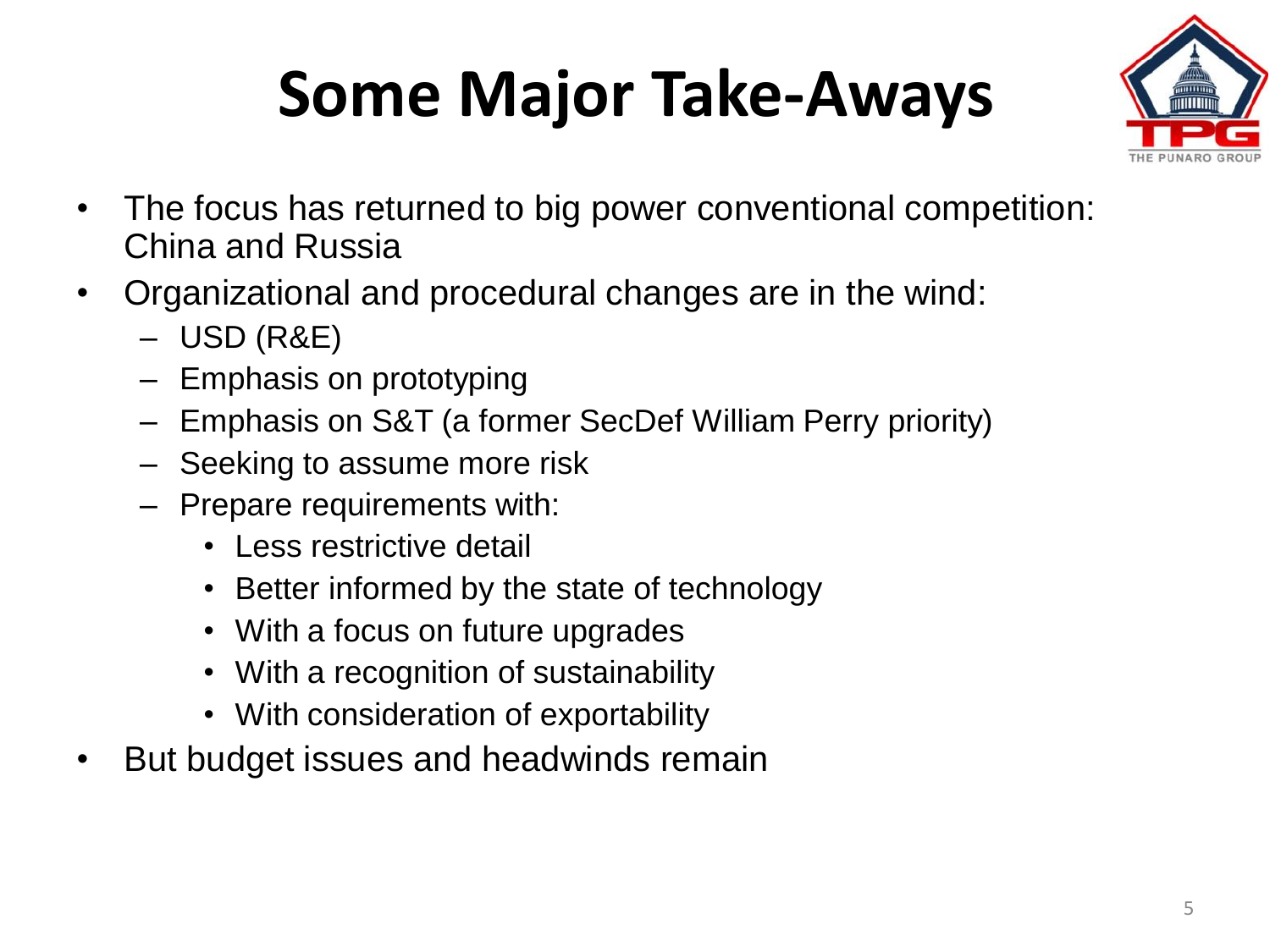### **Defense Spending Under the New Administration**



- Positive Indicators
	- Normally, new administrations make minimal changes to the last budget of the prior administration. However, the Trump administration was able to increase the FY17 defense base by \$15B and OCO spending by \$11B over the Obama approved levels, a significant indication of political intent
	- The Trump administration's first budget, the FY18 request, asked for \$574B for the defense base budget reflecting an increase of \$54B above defense sequester caps and \$24B over the FY18 level proposed in the Obama FY17 FYDP. Congress has passed the NDAA with a level of \$605B for the base defense budget
	- News reports indicate that a two year bipartisan budget deal setting spending caps for defense and non defense has been reached and will be put to vote on 8 February 2018 and is expected to pass. The agreement increases Defense spending caps under the BCA/Sequester by \$80B and \$85B for FY18 and FY19 respectively, and increases non defense spending caps under the BCA/Sequester by \$63B and \$68B for FY18 and FY19 – a two year increase of \$296B
	- The total spending level for defense in FY19 of \$716B matches the level described as needed by Secretary of defense Mattis, but is "no growth" in real dollars over FY18 levels
- Challenges/Headwinds
	- Finalizing the details: The BBA only approves funding caps and appropriators will need to resolve differences between house and senate spending bills before spending at the program, project, and activity level can occur
	- Recent tax cut legislation combined with the BBA increases in discretionary spending could drastically raise concerns about the impact of deficit spending and the national debt that could force downward pressures on discretionary spending in FY20 and beyond
- A two year agreement should improve DoD's ability to plan, program, budget, and execute resources with a more stable funding environment for FY18 and FY19
- It is clear that the administration will continue to request and support increases to defense spending regardless of headwinds and other political issues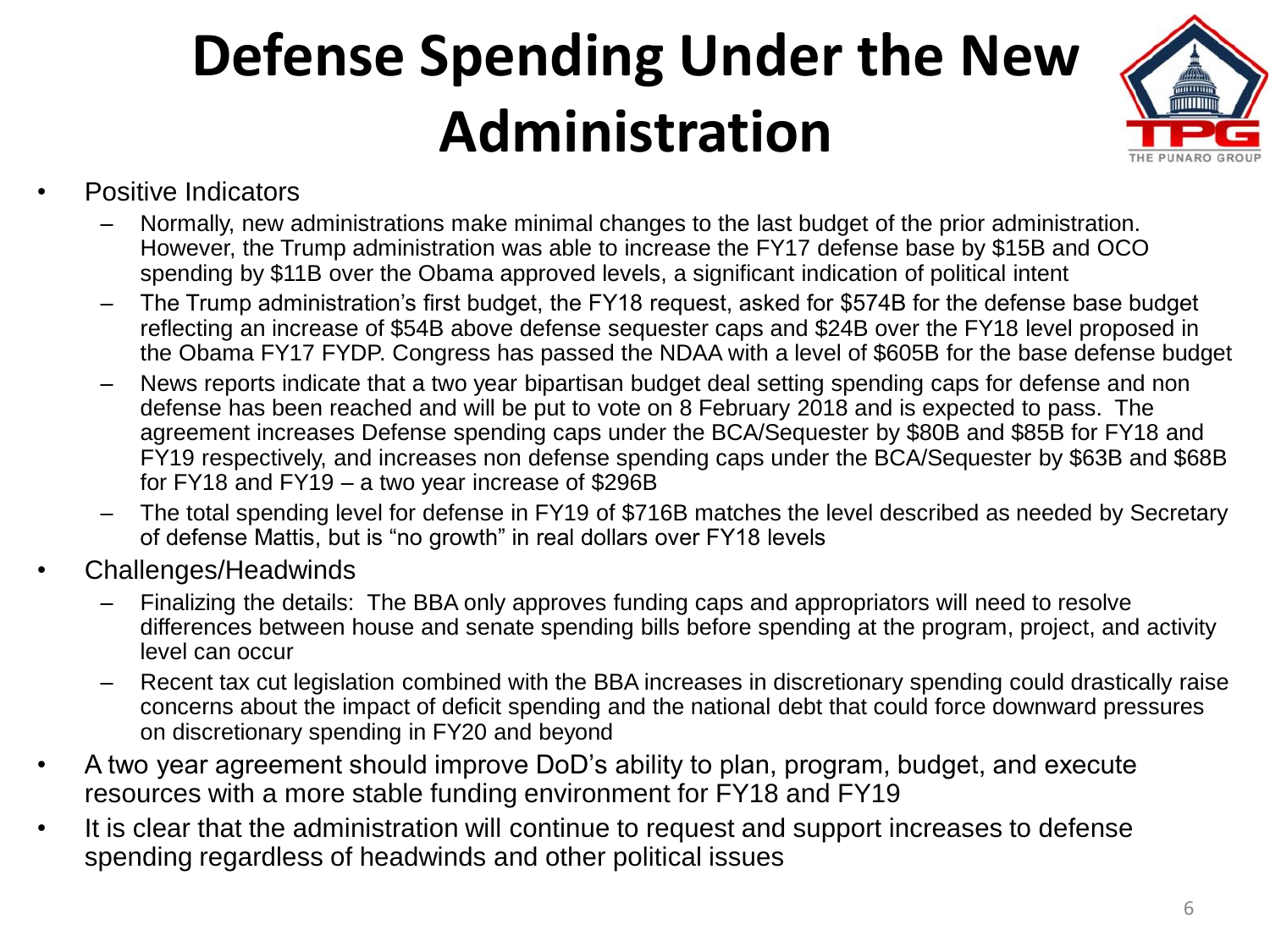## **Breakout of the FY18 BBA**



| Defense Spending Under BBA (\$B)        | <b>FY17</b> | <b>FY18</b> | <b>FY18 % Chg</b> | <b>FY19</b> | <b>FY19 % Chg</b> |
|-----------------------------------------|-------------|-------------|-------------------|-------------|-------------------|
| Base DoD (051) Spending Caps            | 524         | 525         |                   | 537         | 2.3%              |
| BBA Add-back*                           | 15          | 80          |                   | 85          |                   |
| <b>New Base DoD (051) Spending Caps</b> | 539         | 605         | 12.2%             | 622         | 2.8%              |
| Defense OCO/Emergency Spending          | 68          | 71          |                   | 69          |                   |
| <b>Total DoD (051) Spending</b>         | 607         | 676         | 11.4%             | 691         | 2.2%              |
| * FY17 increase based on FY17 Amendment |             |             |                   |             |                   |
| Non Defense Spending Under BBA (\$B)    | <b>FY17</b> | <b>FY18</b> | <b>FY18 % Chg</b> | <b>FY19</b> | <b>FY19 % Chg</b> |
| Non Defense Caps                        | 519         | 579         |                   | 597         | 3.1%              |
| BBA Add-back*                           |             | 63          |                   | 68          |                   |
| <b>New Non Defense Caps</b>             | 519         | 579         | 11.6%             | 597         | 3.1%              |
| OCO/Emergency Spending                  | 21          | 12          |                   | 8           |                   |
| <b>Total Non Defense Spending</b>       | 539         | 591         | 9.6%              | 605         | 2.4%              |

- The BBA increases DoD base budget spending in FY18 by 12.2% above FY17, an increase of 11.4% when including OCO funding. FY19 defense base budget spending increases by 2.8% in nominal terms, but depending on inflation assumptions represents flat growth in real terms. Sequester caps are increased by 15% in both years over current levels
- The BBA increases non defense spending in FY18 by 11.6% above FY17, an increase of 9.6% when including OCO funding. FY19 non defense spending increases by 3.1% in nominal terms which is flat to slightly positive in real terms. Sequester caps are increased by 11% in both years over current levels 7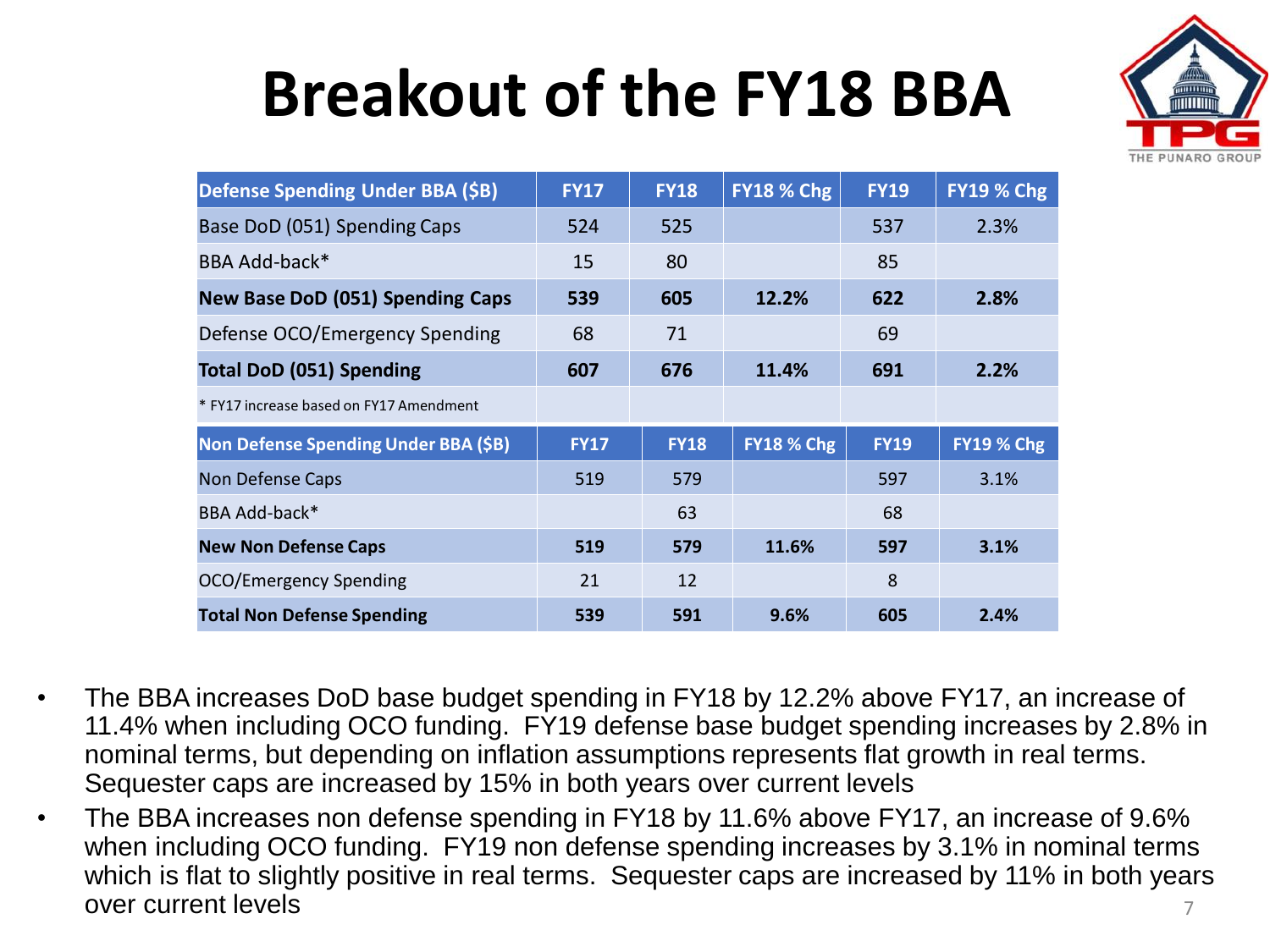### **Potential Defense Future Year Funding**





- The primary question now that the BBA appears to be an the track to become law is what will happen to funding in FY20 and beyond. Secretary of Defense Mattis has requested that the defense base budgets be increased in future years by 5% real growth. Should FY20 levels be increased at a 5% real growth rate, the DoD base budget will be close to levels believed to be necessary in the original pre-sequester defense spending plan
- Sequester caps remain in effect for FY20 and FY21 and would require additional legislation to increase those caps. The results of the mid term elections may play a key role in future outcomes
- Wildcard OCO levels could be modified to increase funding over levels set by caps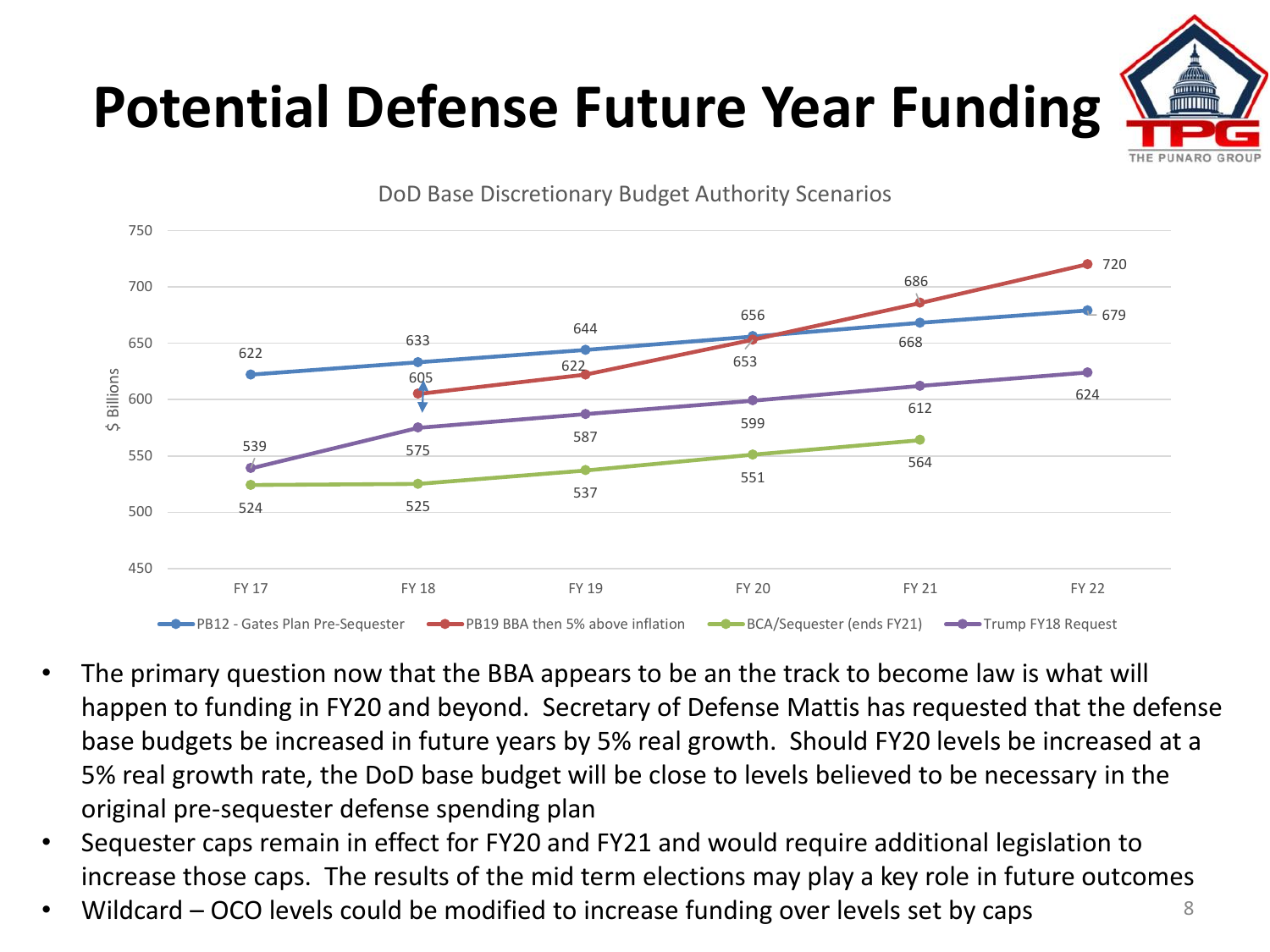## **Trends in Obligations**





**DoD Unobligated Balances Over Time, as Adjusted**

- FY18's budget request shows a projected increase in unobligated balances and adjusted FY16 and FY17 levels higher
- We generally see increases in unobligated balances during upturns in the budget cycle and decreases in unobligated balances during downturns. In the majority of years the budget estimate is lower than the revised levels in later years  $\frac{9}{9}$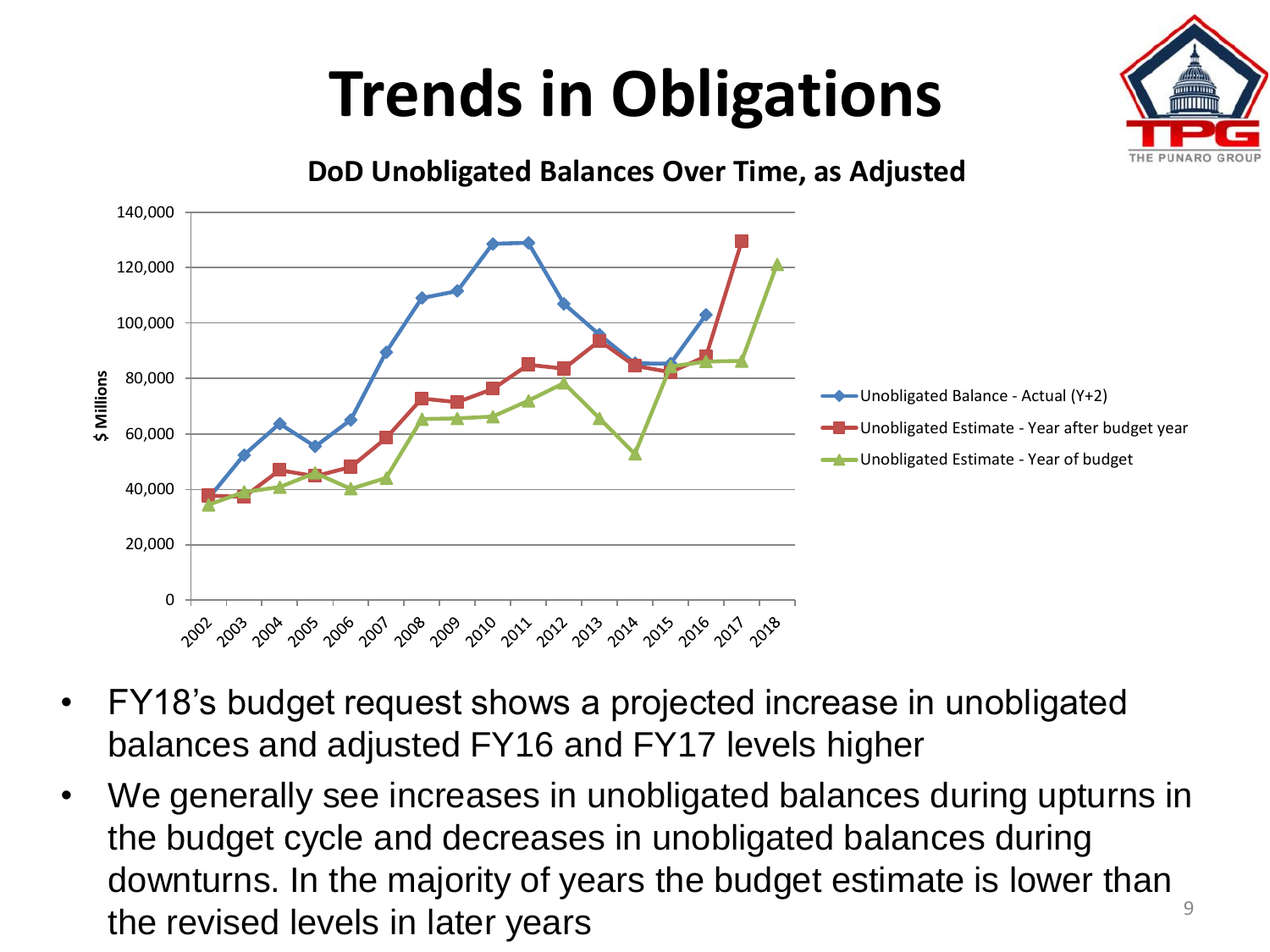# **Profile of Unobligated Balances**







- DoD procurement is the largest account with unobligated balances. This is due to the multi-year purchase cycle for major items of equipment. R&D is historically the second largest account, also due to longer lead times for system design and development
- The FY18 budget has a large amount of unobligated balances not attributed to a specific account. This is an anomaly since prior year data generally matched overall projections and the state of the state overall projections of the state of the state  $10$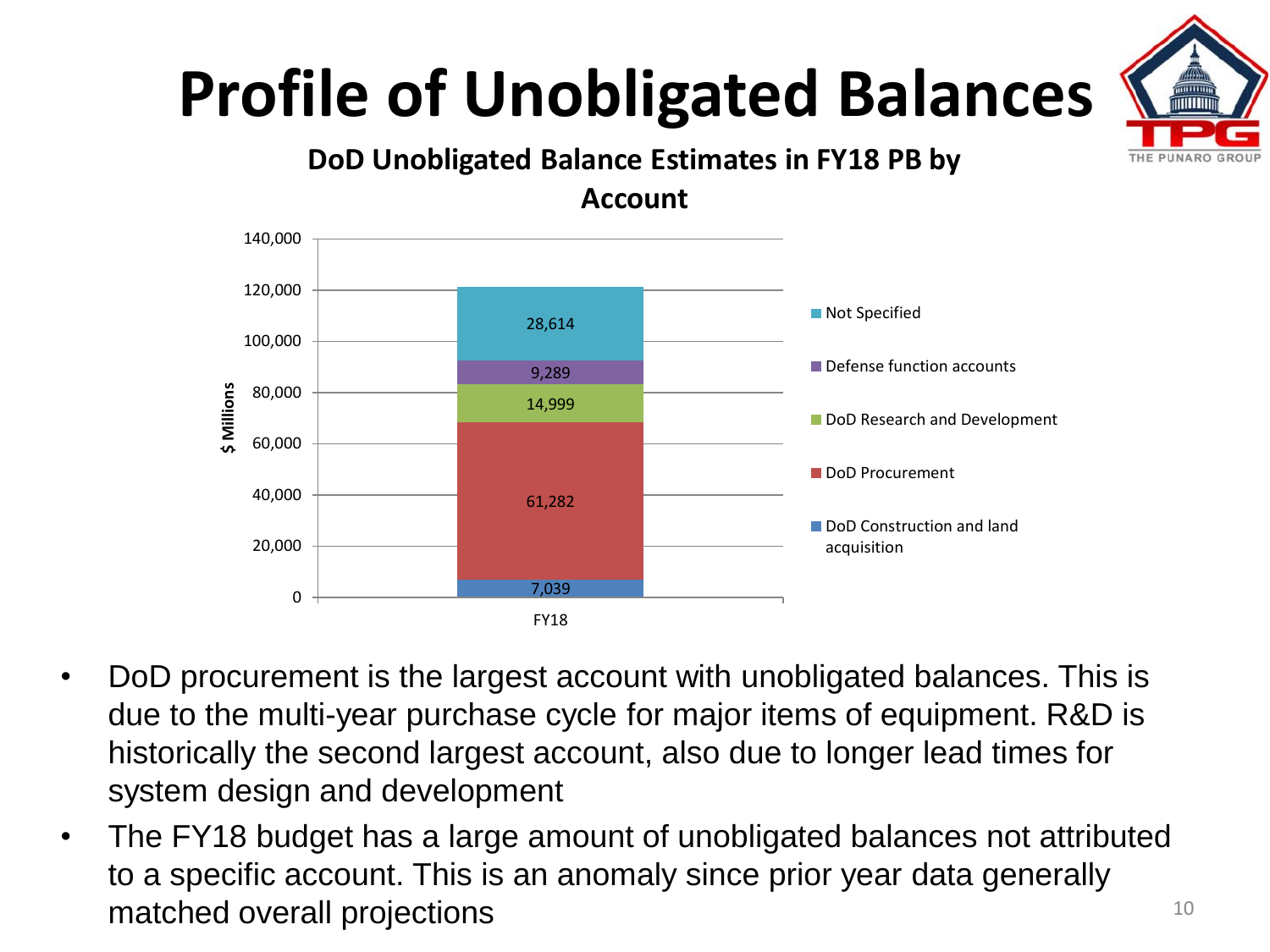## **Defense Outlay Trends**





#### **DoD Outlays by Year (Base + OCO)**

- The Treasury reports monthly outlays by agency, providing an insight into past spending patterns and estimates for the current fiscal year. Their data includes all spending – base + OCO, mandatory + discretionary
- The overall trend is consistent with trends seen in overall budget authority, and the data confirm our prior estimate that outlays would grow in FY16, increase again in FY17, and the FY18 estimate shows significant growth of 8.9%, up \$51.4B. The projected increase for FY18 mirrors the requested increase in budget authority. Since outlay increases tend to lag budget authority, we would expect the estimate for FY18 to be revised downward as the year progresses, but if a higher level of budget authority is appropriated the FY18 estimate could be realized  $11$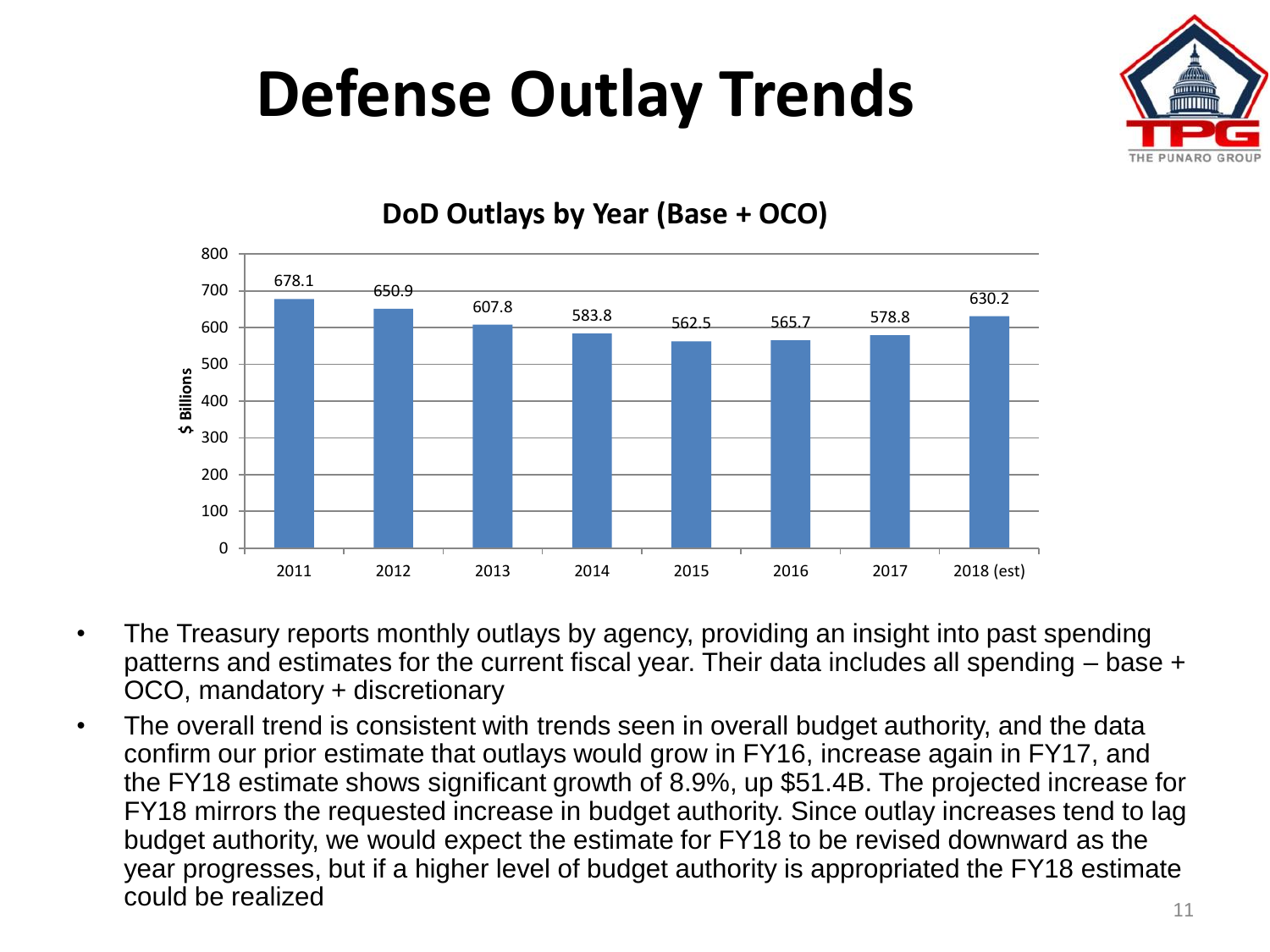# **Defense Outlay Observations**



- The Treasury outlay data provide trends in month to month and year to year execution of spending given appropriated levels in legislation
- Decreases in outlay expenditures from 2011 to 2015 have amounted to an accumulated -17%, primarily due to the decreases in OCO funding and troop withdrawals from overseas conflicts
- FY16 represented the first year that showed an increase in outlays over the prior year. While the increase was less than ½ of 1 percent, the stable funding levels under the last two bipartisan budget agreements helped stop the annual funding declines in prior years
- FY17 outlay levels continued to show an increase over the prior year. Outlays increased, in total, \$13.1B or 2.3% over FY16 levels.
- FY18 estimates show a prospective increase of \$51.4B or 8.9%. This increase is dependent on the status of appropriations for the fiscal year. Currently spending is only authorized at current services levels under a CR, so if this continues then outlay levels would remain flat. The longer a delay occurs in legislating final budget levels, the smaller the percentage increase will occur in the current year